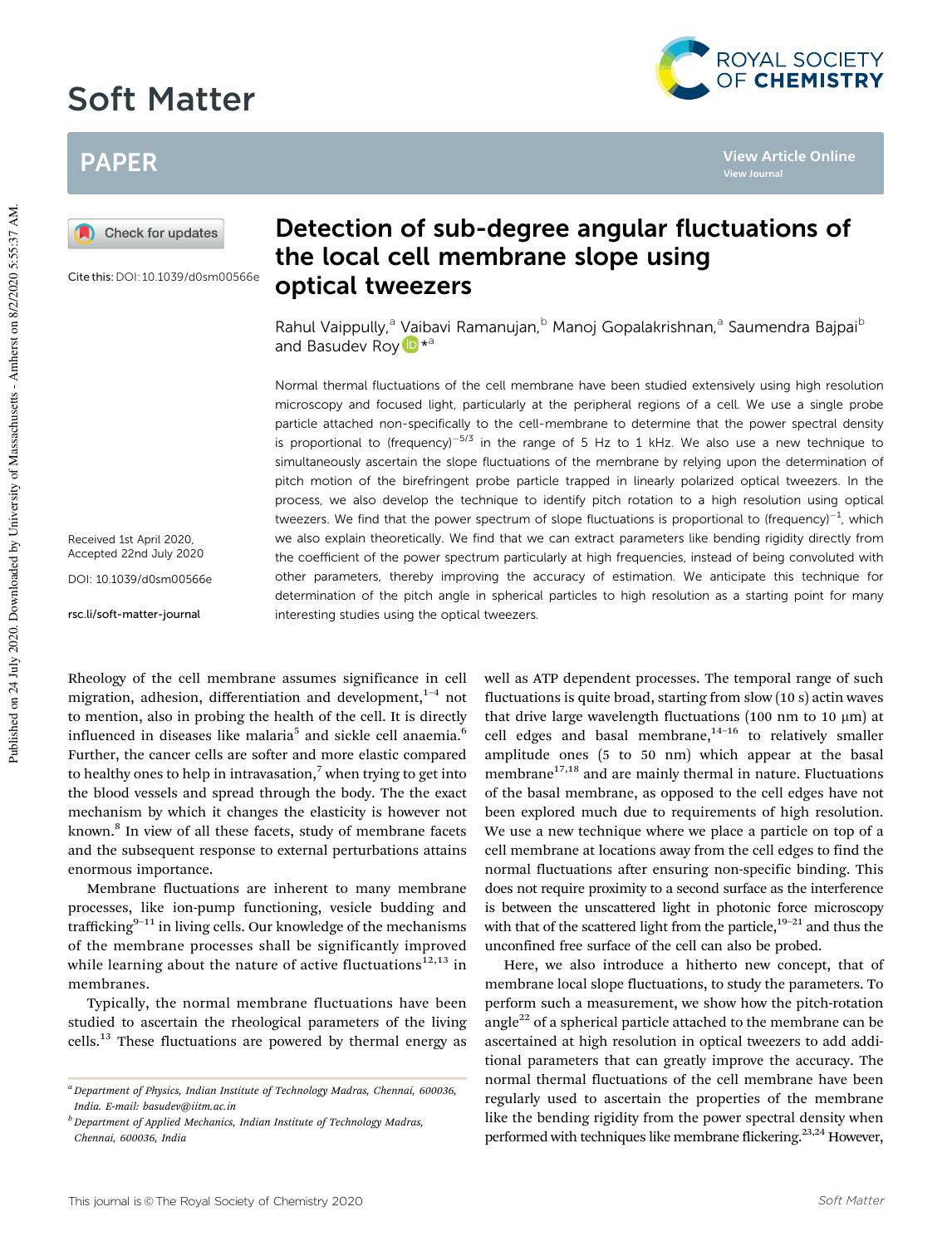the power law fit to the normal thermal fluctuations particularly at high frequencies leads to a coefficient which includes both the bending rigidity and the cytoplasmic viscosity as multiplicative factors. Estimates to bending rigidity are then made after numerical integration and estimating the coefficients in the different regimes of low frequency, intermediate frequency and high frequency. Thus the error in estimation of bending rigidity is high. In our technique, the slope fluctuations, which we introduced for the first time, directly gives the estimate for the bending rigidity from the coefficient of the power law fit to the PSD at high frequency. Combining the PSD for normal fluctuations and the slope fluctuations, the bending rigidity and the cytoplasmic viscosity can be accurately ascertained with lower error bars than from the normal fluctuations alone. During the process of ascertaining the slope fluctuations, we show, for the first time, how to find the pitch-rotational angle to high accuracy using optical tweezers. The technique also does not require complicated contact based methods.<sup>24</sup> The bending rigidity has recently been shown to be correlated to membrane viscosity,<sup>23</sup> another important membrane parameter.

### 1 Theory

The pitch signal is given as the difference-in-halves signal of the light scattered by the birefringent particle placed inside crossed polarizers, $^{22}$  and can also extend to particles trapped in optical tweezers. The pitch signal is linearly proportional to the difference-in-halves signal. The power spectrum due to pitch Brownian motion is given as follows, in consistency with the conventional power spectra in optical tweezers.<sup>25</sup>

$$
PSD = \frac{A}{f^2 + B} \tag{1}
$$

The calibration factor  $\beta$  and the optical trap stiffness  $\kappa_1$  are given as

$$
\kappa_1 = 2\pi \gamma \sqrt{B} \tag{2}
$$

$$
\beta = \sqrt{\frac{k_{\rm B}T}{\gamma A}}\tag{3}
$$

where,  $\gamma$  is the drag coefficient of the particle close to the surface of the membrane. The  $\gamma$  of the pitch rotation close to a surface relates to the drag coefficient away from surface  $\gamma_0$  by the following relation.<sup>26</sup>

$$
\gamma = \frac{\gamma_0}{1 - (5/16)(a/s)^3 + (15/256)(a/s)^6} \tag{4}
$$

where, *a* is the radius of the particle and *s* is the separation between the center of the particle and the surface.

Further, following the Wiener–Khinchin theorem, the power spectral density (PSD) of membrane height fluctuations is given  $bv^{27,28}$ 

$$
\text{PSD}_z = \int dt e^{i\omega t} \int \frac{\mathrm{d}^2 \mathbf{q} \mathrm{d}^2 \mathbf{q}'}{(2\pi)^4} \langle h_{\mathbf{q}}(0) h_{\mathbf{q}'}(t) \rangle \tag{5}
$$

where  $h_{\mathbf{q}}(t) = \int d^2 \mathbf{r} e^{i\mathbf{q} \cdot \mathbf{r}} h(\mathbf{r}, t)$  is the Fourier transform of the height fluctuation, whose auto-correlation is

$$
\langle h_{\mathbf{q}}(0)h_{\mathbf{q}'}(t)\rangle = 4\pi^2 F(q)\delta(\mathbf{q}+\mathbf{q}')e^{-\omega_q t} \tag{6}
$$

where

$$
F(q) = \frac{k_B T}{\kappa q^4 + \sigma q^2} \tag{7}
$$

from equipartition theorem, where  $\kappa$  is the bending modulus and  $\sigma$  is the surface tension of the membrane. Assuming an impermeable, flat cell membrane which separates two fluids of mean viscosity  $\eta$ , the wavelength relaxation rate  $\omega_q$  is given  $bv^{29-31}$ 

$$
\omega_q = \frac{\kappa q^4 + \sigma q^2}{4\eta q} \tag{8}
$$

After using (6) in (5), and switching to plane polar coordinates, it follows that

$$
PSD_z = \frac{1}{\pi} \int_{q_{\min}}^{q_{\max}} dqqF(q) \frac{\omega_q}{\omega_q^2 + \omega^2}
$$
(9)

If we consider the cell has an infinite membrane with a point like detection area,  $q_{\min} = 0$  and  $q_{\max} = \infty$  in (3). Next, after using (7) and (8) in (3), it follows that the *Z*-power spectral density of a particle stuck on the membrane is

$$
\text{PSD}_z = \frac{4\eta k_\text{B} T}{\pi} \int_0^\infty \frac{\text{d}q}{\left(\kappa q^3 + \sigma q\right)^2 + (4\eta \omega)^2} \tag{10}
$$

This integral cannot be solved analytically in the present form, and only numerical estimates can be made. Thus, approximations are considered. In the low frequency limit, *i.e.*, when  $\omega \rightarrow 0$ , it can be shown that

$$
\text{PSD}_z \sim \frac{k_\text{B}T}{2\sigma\omega} \quad (\omega \to 0), \tag{11}
$$

whereas in the large  $\omega$  limit, we find

$$
\text{PSD}_z \sim \frac{k_\text{B} T}{3(4\eta^2 \kappa)^{1/3} \omega^{5/3}} \quad (\omega \to \infty). \tag{12}
$$

The expression in (12) suggests that the *Z*-power spectrum obeys a power-law decay at large frequencies  $\omega$ , with an  $exponent -5/3$ .

Consider a birefringent particle stuck on the cell membrane, which is characterised by height fluctuations  $h(\mathbf{r},t)$ , where  $\mathbf{r} =$ (*x*,*y*) are points on the plane of projection, which we define as the *x*–*y* plane.

The slope of the optic axis of the birefringent particle placed on the cell membrane (shown in Fig. 1) at a particular instant in the *h*–*r* plane is given by,

$$
\tan(\theta) = \frac{h_2 - h_1}{r_2 - r_1} \tag{13}
$$

where the particle touches the cell membrane between  $r_1$  and  $r_2$ , such that  $r_2 - r_1$  is the length of the contact for the particle. This is of the order of 100 nm for a 1  $\mu$ m diameter particle and is assumed to remain constant during rotational motion.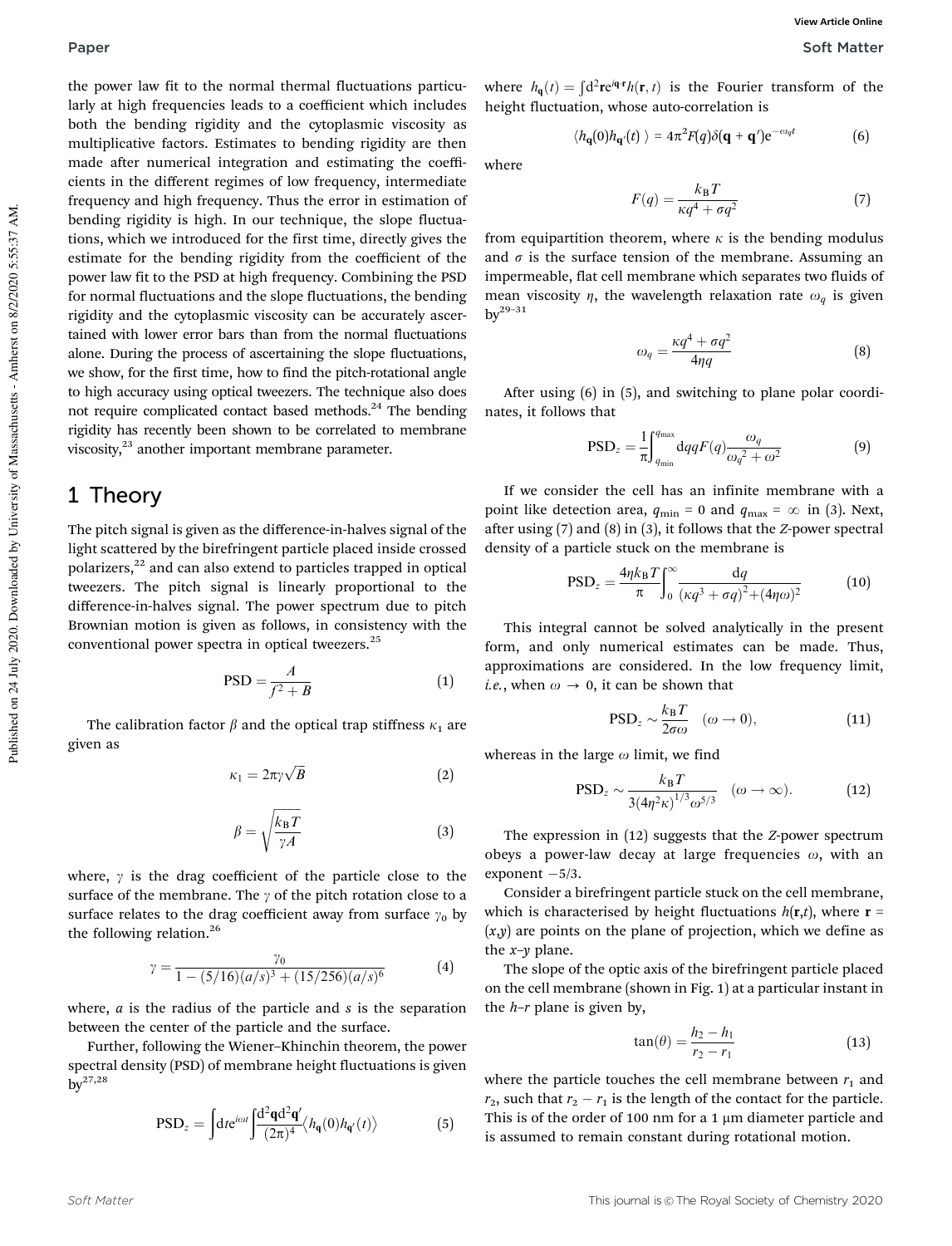

Fig. 1 (a) Schematic diagram of the set-up used to detect pitch rotation. A very well polarized 1064 nm laser beam is used to trap the particle, which then passes through into the forward scatter direction. The component of the forward scattered light orthogonal to the input polarization is sent into an edge mirror to ascertain the asymmetry in the scatter pattern. (b) The pitch rotation detection technique is used to find the local slope fluctuations of the cell membrane as shown in this cartoon.

For small angles  $\theta$ , we may approximate tan  $\theta \approx \theta$ . Within this approximation, the appropriate generalisation of (13) for the two-dimensional membrane surface is

$$
\theta(\mathbf{r},t) = \partial_r h(\mathbf{r},t),\tag{14}
$$

where r is the location of the centre of the particle in the *x*–*y* plane. In terms of the Fourier transform  $h_{q}(t)$ , the angle  $\theta$  becomes

$$
\theta(\mathbf{r},t) = -\frac{i}{(2\pi)^2} \int d^2 \mathbf{q} h_{\mathbf{q}}(t) q \cos \phi e^{-i q r \cos \phi},
$$
 (15)

where  $\phi$  is the angle between the (fixed) vector **r** and **q**. After using the auto-correlation for the height field given in (6) and carrying out the angular integration, the auto-correlation of the angle becomes

$$
\langle \theta(\mathbf{r},0)\theta(\mathbf{r},t)\rangle = \frac{1}{4\pi} \int dqq^3 F(q) e^{-\omega_q t}
$$
 (16)

where the function  $F(q)$  has been given in (7). Upon substituting the latter in (16), and using the Wiener–Khinchin theorem, the PSD for the angle/slope fluctuations is found have the general form

$$
PSD_{\theta} = \frac{2\eta k_{\rm B} T}{\pi} \int dq \frac{q^2}{\left(\kappa q^3 + \sigma q\right)^2 + (4\eta \omega)^2} \tag{17}
$$

After a careful analysis of the integral, we find that the low frequency and high frequency behaviours of (17) are given by

$$
\text{PSD}_{\theta} = \frac{8k_{\text{B}}T\eta}{3\pi\sqrt{\sigma^3\kappa}} - \frac{4k_{\text{B}}T\eta^2}{\sigma^3}\omega \quad (\omega \to 0) \tag{18}
$$

$$
PSD_{\theta} = \frac{k_{\text{B}}T}{12\kappa\omega} \quad (\omega \to \infty)
$$
 (19)

Thus, we find the functional relationships for the PSD for pitch motion at low and high frequencies.

### 2 Experimental details

The experiment was performed using an optical tweezers kit OTKB/M (Thorlabs, USA) in an inverted configuration, where a linearly polarized 1.7 W, 1064 nm wavelength diode laser (Lasever, China) was used to form the optical tweezers. The objective was an Olympus  $100 \times$ , 1.3 NA oil immersion one with the illumination aperture being overfilled and the condenser being a  $10\times$ , 0.25 NA Nikon air-immersion one. The power of laser light at the sample plane was set to be about 100 mW. The schematic diagram has been shown in Fig. 1. An LED lamp illuminates the sample from the top using a dichroic mirror, while another dichroic collects the visible light to be placed in a CMOS camera (Thorlabs). The forward scattered light emerges through the top dichroic and is sent into a polarizing beam splitter, where most of the light through one of the ports and sent into a Quadrant Photodiode (QPD). The other arm experiences a minimum in scattered intensity and experiences a complete dark when there are no particles in the trapping region.

The tracer particles that we used are birefringent liquid crystalline RM257 (Merck) particles made using standard techniques<sup>32,33</sup> and of typical diameter  $1 \pm 0.1$  µm. When these particles are trapped in optical tweezers, the birefringence axis aligns with that of the polarization of light, both in the conventional yaw and the pitch sense. When a well-linearly polarized light is used to trap a birefringent particle, some amount of light also emerges from the dark port of the polarizing beam splitter placed in the forward direction, due to the internal structure of the directors of the particle resulting in a four-lobe scatter intensity pattern. It has been shown in ref. 22 that the distribution of light in between these halves becomes anisotropic when the particle turns in the pitch sense. We exploit this very facet to ascertain the pitch motion.

We place an edge mirror in the path of the dark port of the polarizing beam splitter (PBS) in the forward direction and send one half of the scattered light into one photodiode (PD1),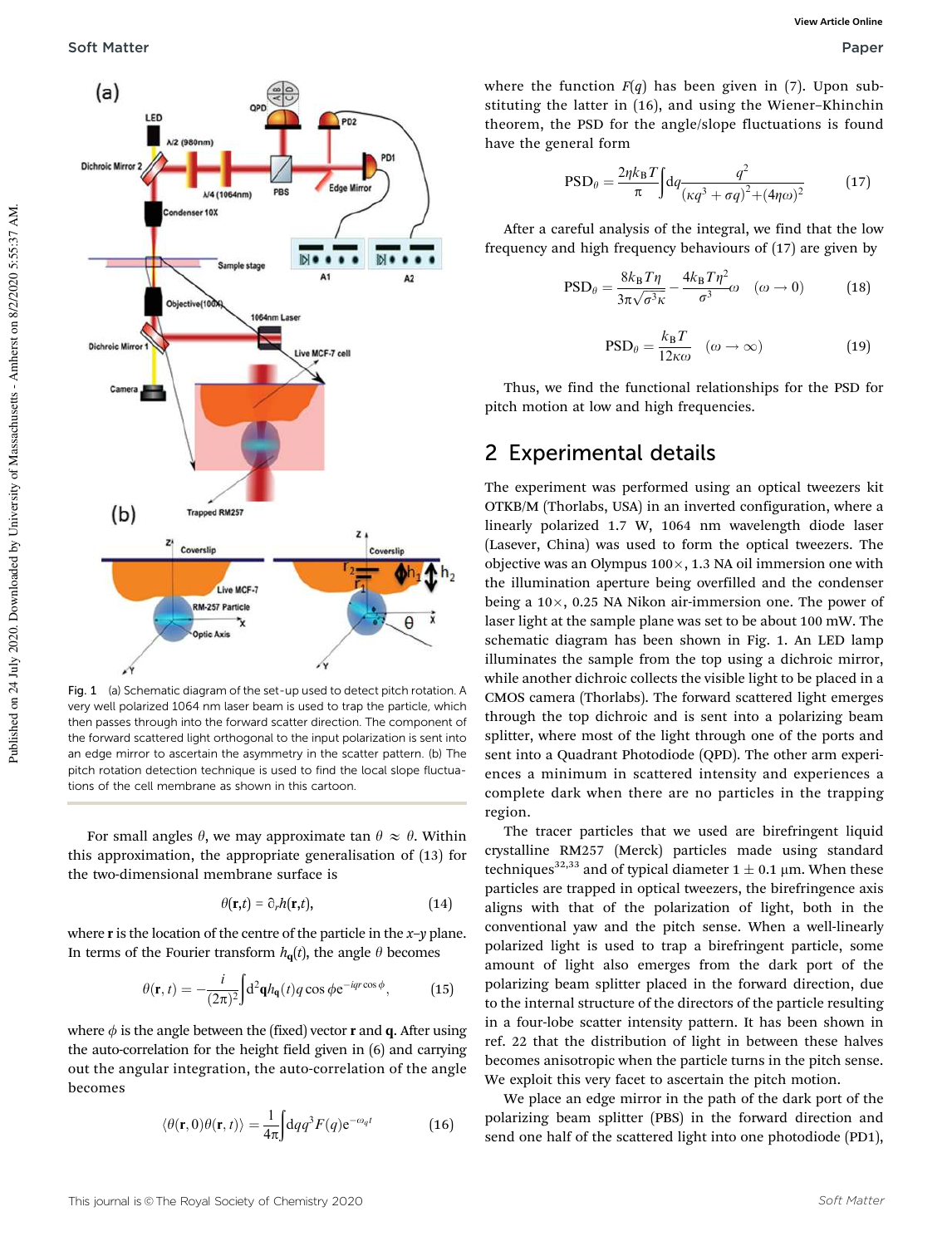while sending the other half to a different photodiode (PD2). These photodiode signals are amplified with current amplifiers and then sent into the Data Acquisition System (DAQ card, National Instruments) at a sampling rate of 40 kHz. These time series signals from PD1 and PD2 are then subtracted to gain the pitch signal. The advantage of using this configuration, as opposed to another QPD, is that larger gains can be obtained here.

If we look at the Fig. 1(a), we can notice a quarter wave-plate, in conjugation with a half wave-plate placed in the output path of the light after it escapes the sample chamber. A combination of these two can compensate for complicated shifts in phase due to the cell. We adjust these two such that the output of the polarizing beam splitter (PBS) which detects pitch motion has a good minimum in intensity (almost dark). Then we study the fluctuations of the intensity.

Typical *X*, *Z* and pitch power spectra for a birefringent particle trapped in water are shown in Fig. 2.

The *X* and *Z* PSD are the usual Lorentzian in nature, the pitch spectra is also found to be a good Lorentzian. This can be used for calibrating the pitch motion using eqn  $(1).^{25}$  The pitch rotational trap stiffness  $k_1$  is calculated from the eqn (2) and (4) is given by  $1834 \pm 600$  pN nm rad<sup>-1</sup>.

Michigan Cancer Foundation-7 (MCF-7) cells were grown on glass slides coated with gelatin. These slides were initially treated with the piranha solution and sterilized with a UV (265 nm) lamp for 20 minutes and thereafter coated with 0.5% gelatin solution. MCF7 cells were added towards the center of the coverslip and the Dulbecco's Modified Eagle Medium (DMEM) supplemented with 10% fetal bovine serum and 1% glutamine–penicillin–streptomycin was added on top of the coverslip.  $10 \mu L$  of birefringent sample with particles suspended in water was added to the cells. Cells were incubated at 5% carbondioxide and 37 $\degree$ C.

One such birefringent particle was trapped and gradually brought in contact with the cell surface and held for about 10 seconds. It is well known that a birefringent particle aligns with the axis along the direction of linear polarization of the trapping beam both in the yaw sense and in the pitch sense. $32$ Thus, the particle automatically aligns in the preferred orientation while binding. It is then observed that the particle attaches to the cell by forming non-specific binding to present us with an excellent opportunity to probe the fluctuations of the cell membrane.<sup>34</sup> We simultaneously probe the slope fluctuations of the membrane from the light scattered by the birefringent particle while in contact with the membrane, as explained in eqn (18).

### 3 Results and discussions

The power spectral density of the motion of the particle normal to the membrane and the slope fluctuations are reported in Fig. 3.

The Fig. 3(a) indicates the PSD for the normal motion of the cell membrane. We find this to fit well to a power law with exponent  $-5/3$ ,<sup>12</sup> particularly at high frequencies between 10 Hz



Fig. 2 The power spectra for (a) the pitch motion and the transverse  $x$ motion (b) for the axial Z motion, fitted to Lorentzians (eqn (1)) for calibration purposes.

and 1 kHz. This is consistent with the theory presented in eqn (12) for normal fluctuations, thereby indicating that the particle is indeed attached to the cell membrane and probing the normal fluctuations, not to mention this being also consistent with existent literature.<sup>35</sup> We simultaneously ascertain, for the same particle, the slope fluctuation PSD and show in Fig. 3(b). This PSD fits well to a power law and shows an exponent of  $1.25 \pm 0.16$ , which we call the pitch PSD. Calibrating the pitch motion amplitude with factors from Fig. 2, we find ourselves capable of resolving 100 mdeg at 40 Hz. We also show the noise floor in Fig. 3(b) (green curve). The torque applied by the laser light on the particle is given as  $1834 \times (\pi/180) \times 1.33 \times 0.1 = 4.2$  pN nm, considering a 0.1 degree angular rotation. The factor of 1.33 is due to the faxen correction given in eqn (4), for the particle placed very close to the surface. Now, the membranes fluctuate due to forces in excess of 5 to 10 pN.<sup>36</sup> Further, the particle has an attachment diameter of about 100 nm. Then the torque applied by the cell membrane onto the particle during the process of slope fluctuation is in excess of 500 to 1000 pN nm, which is at least an order of magnitude higher than the torque applied by the light onto the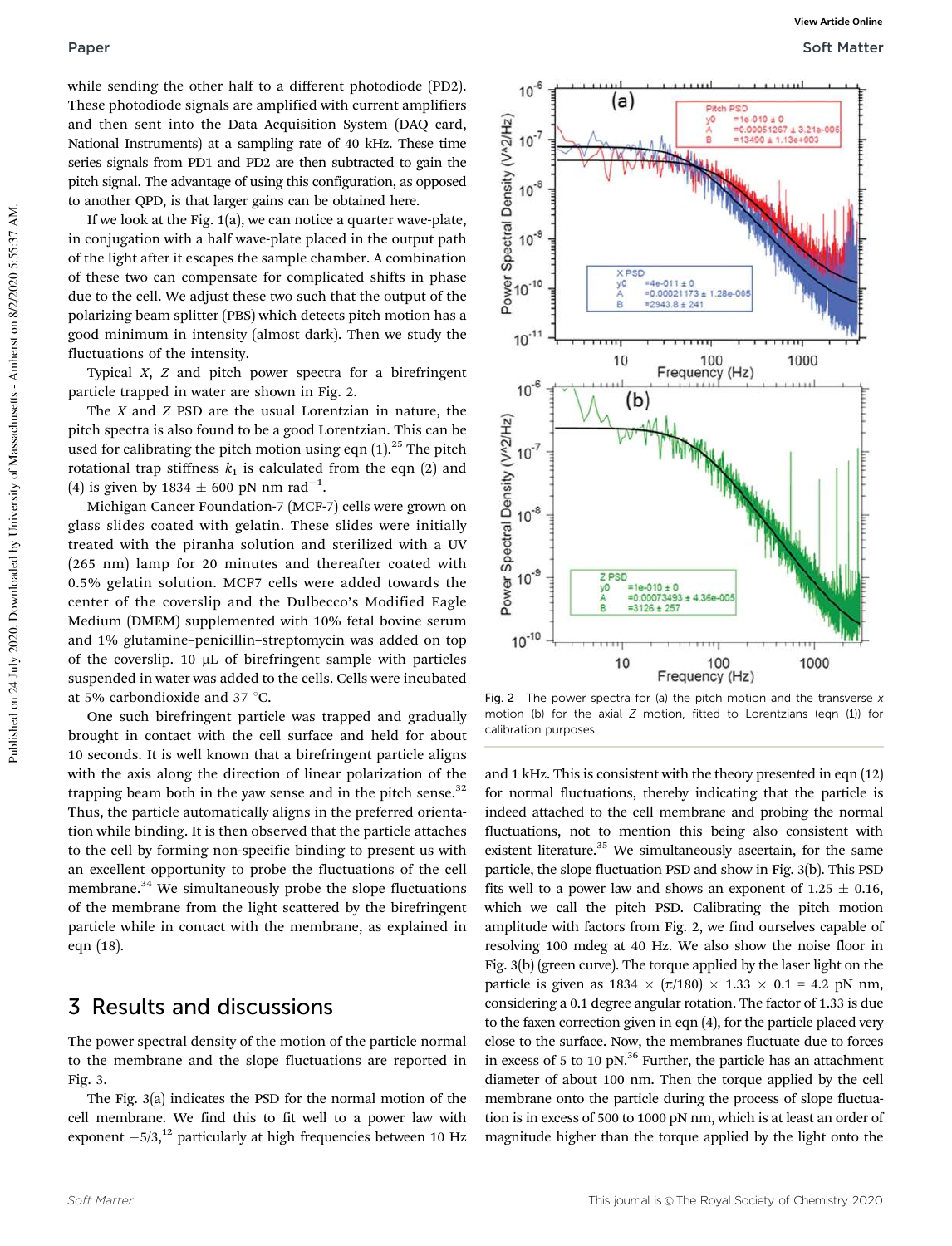

Fig. 3 The calibrated Power Spectral Densities (PSD) for (a) the normal fluctuations of the membrane (b) the local slope fluctuations of the membrane indicated by the Pitch angle, ascertained from the same particle simultaneously. In (b), the background PSD with the particle placed on a solid glass surface (without membrane fluctuations) is shown in green.

particle. Thus the effect of the optical torque on the system can be neglected. Moreover, the system is residing in a water based buffer medium, such that it is in an overdamped environment. Thus, the inertial terms are also negligible.

The power spectra shown in Fig. 3 have been fit to power laws of the form eqn (20).

$$
PSD = Df^{pow}.\t(20)
$$

In the Fig. 3, where the power spectral densities for the normal fluctuations and the slope fluctuations have been shown, the spectra for the normal fluctuations yields a power law with exponent -5/3, which corresponds to the normal fluctuations for a free membrane. Thus, we may assume that, given the conditions are the same for the slope fluctuations too, the effect is only due to the membrane. Moreover, cytoskeletal effects can be induced by adding drugs like Latrunculin-B when the normal fluctuations shows a power law with spectra  $-4/3$ , and when the actin in the cytoskeleton depolymerizes to indicate membrane fluctuations in the proximity to a rigid wall. That is not the case here.



Fig. 4 (a) A typical pitch PSD data for a particle placed on the cell membrane is shown here. The data has been averaged in logarithmic blocks and then subsequently fitted to a power law. (b) The residuals are reported here. The data fits well to 5% error above 5 Hz but starts deviating as one goes lower than 5 Hz.

In order to ascertain the accuracy of the power law when fitted to the pitch PSD, we block average<sup>37</sup> the PSD data in exponents of 2 (namely 1, 2, 4, 8 and so on). This block averaged PSD also fits well to the power law, within 5% error, till about 5 Hz but starts deviating upon using lower frequencies, with the exponent being  $1.22 \pm 0.15$ , as shown in Fig. 4. Here, the amplitude of the PSD at 40 Hz for a bandwidth of 1 Hz is 0.01 deg<sup>2</sup> Hz<sup>-1</sup>. Then the amplitude of the pitch motion is 0.1 deg over a bandwidth of 1 Hz.

We also show the statistics of pitch exponents observed in our experiments in Fig. 5. The average value of the pitch exponent is obtained to be  $-1.15 \pm 0.12$ . This exponent is comparable with the expected pitch exponent of  $-1$ , as indicated in eqn (18), and consistent to a *p*-value of 0.0001.

We also show, in Fig. 6(a), that the value of the bending rigidity estimated from the measurement of the slope is coming to be  $1.88 \pm 0.42 \times 10^{-19}$  J, which is consistent with literature values.<sup>13</sup> The PSD in eqn  $(20)$  has been compared to eqn  $(19)$ , such that  $D = \frac{k_B T}{24\pi R}$  $\frac{n_{\rm B}^{2}}{24\pi\kappa}$ . Thus  $\kappa$  can be estimated.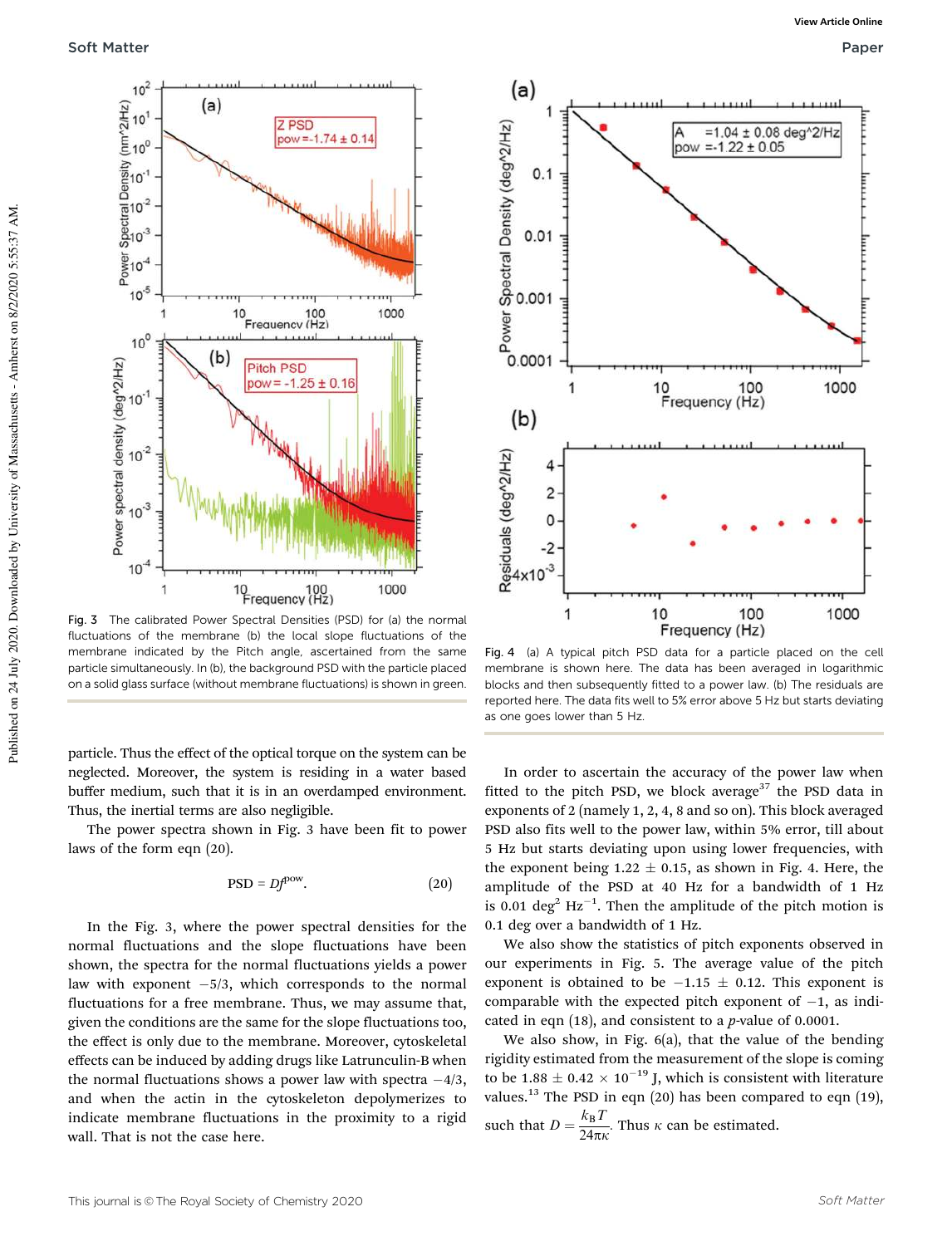

Fig. 5 The variation of pitch exponents for different measurement events. The average value of the exponent to the power law fit is  $-1.15\,\pm\,0.12$ , consistent to  $-1$  with a p-value of 0.0001.

The curves for the normal and slope fluctuations can be simultaneously used to ascertain the bending rigidity, the cytoplasmic viscosity and the surface tension at high accuracy. We estimate the effective cytoplasmic viscosity from the eqn (12) and (19) and report the result in Fig. 6(b) with an average value 62.7  $\pm$  15.6 Pa s. The viscosity is higher than expected for a cell cytoplasm,<sup>38</sup> but typically also involves the fluid getting trapped in the membrane, like reported by Biswas *et al.*<sup>13</sup> Estimation of the membrane tension requires fits to the PSD at low frequencies, the regime where our laser intensity is not stable enough and hence does not yield meaningful results. Such experiment shall require complete redesign of the experimental setup, and beyond the scope of the present study.

There are reports in the literature about corrections to the eqn (12), on the basis of correction terms to the energy due to tilt-dependence. $39,40$  However, such theory yields a functional form for the PSD at high frequency that does not fit to the pitch PSD. This could be due to the curvature tilts at length-scales of 10 to 20 nm while the size of the birefringent particle being 1 µm with a base contact being of the order of 100 nm. Thus, such a probe cannot sample the bending to the membrane due to tilt-dependence.

The particle that has been used is a typically of  $1 \mu m$  diameter and is well attached to the membrane by non-specific binding. The estimation of the normal fluctuations yields a power law with the amplitude and the exponent both matching well with previous experiments. Thus, we believe that the particle has negligible effect on the results obtained. In view of this, we used the pitch motion to study slope fluctuations of the cell membrane and then estimated the bending rigidity of the cell membrane from the coefficient to the power law fit. We find that the bending rigidity values obtained here are comparable to the values reported in literature. Thus, we do not deem it necessary to account for the presence of the particle on the membrane in the theory.



Fig. 6 This figure shows the variation of the calculated bending rigidity from the amplitudes of the power laws fitted to the high frequency region of the pitch PSD. The values are consistent with the values previously mentioned in the literature.

### 4 Conclusions

Thus to conclude, we have developed a new technique to ascertain the pitch rotational motion to a high sensitivity using optical tweezers. The pitch power spectrum for a birefringent particle trapped in water fits well to a Lorentzian. This particle can be attached non-specifically to a cell membrane by holding it against the membrane for 10 seconds. As soon as the particle attaches to the membrane, the vertical fluctuations of the particle can be used to find the membrane fluctuations. The PSD of the vertical fluctuations shows a power law exponent of -5/3, confirming that the particle is indeed recording the normal membrane fluctuations. We simultaneously ascertain the slope fluctuations of the membrane and find that the PSD fits well to a power law with the exponent consistent to  $-1$  with